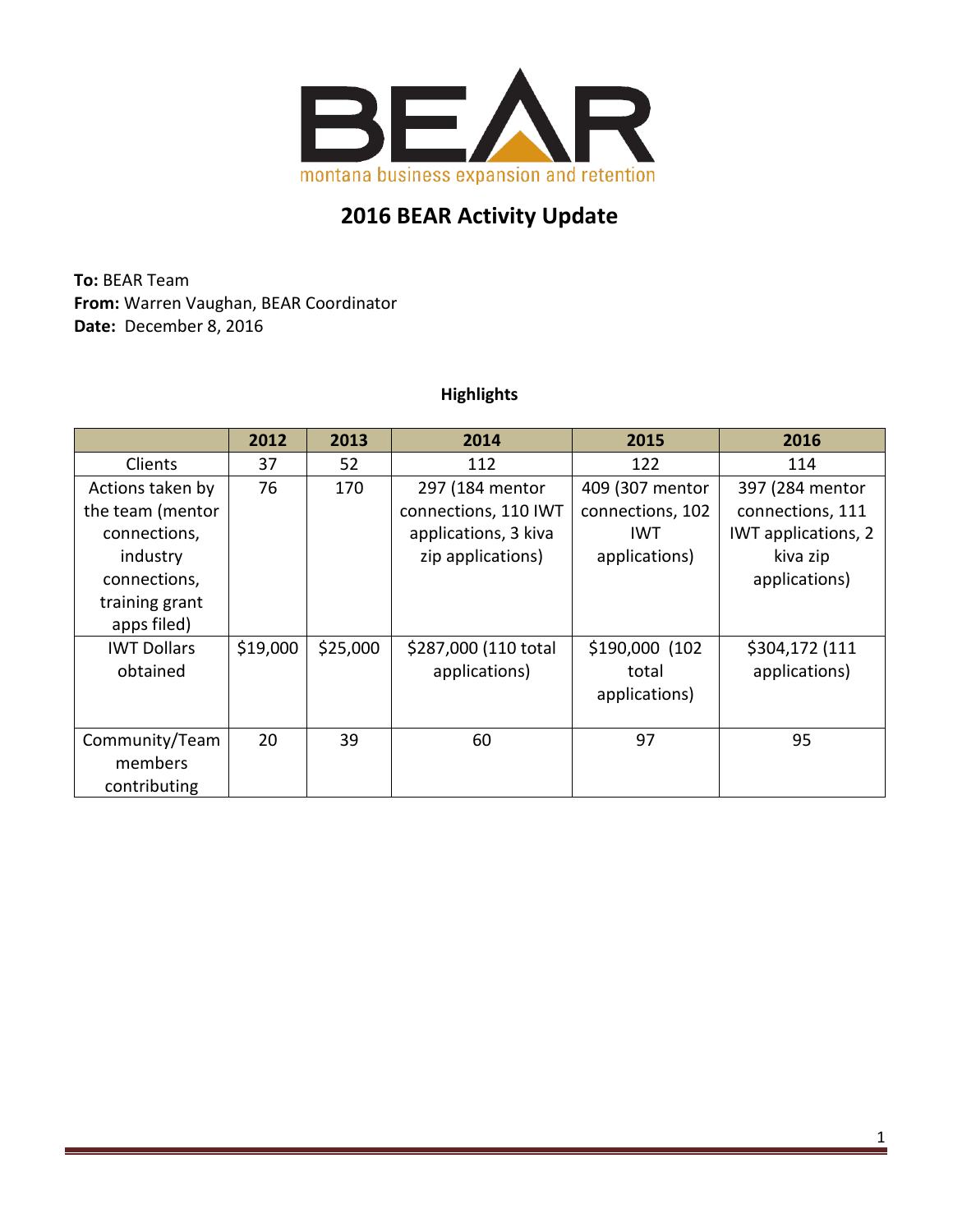### **Actions taken by the team**

| <b>Resource Category</b>                  | <b>Number</b> | <b>Resource Category</b>        | <b>Number</b>  |
|-------------------------------------------|---------------|---------------------------------|----------------|
| <b>IWT</b> applications                   | 111           | Social media/digital marketing  | 4              |
| Industry connections                      | 66            | Insurance                       | 4              |
| Marketing strategy                        | 30            | business financing              | 3              |
| Business and growth strategy              | 24            | <b>Understanding business</b>   | 3              |
|                                           |               | partnerships                    |                |
| <b>Financial strategy</b>                 | 26            | Attorney                        | $\overline{2}$ |
| <b>Market connections</b>                 | 18            | <b>Business</b>                 | $\overline{2}$ |
|                                           |               | efficiencies/operations/systems |                |
| Website                                   | 17            | Graphic design                  | 2              |
| <b>Business planning</b>                  | 17            | Personal finance                | 2              |
| Accounting                                | 9             | Quickbooks                      | 2              |
| Human resources                           | 9             | Internal documents              | 2              |
| Management/leadership/organization        | 13            | Kiva Zip                        | 2              |
| dynamics                                  |               |                                 |                |
| Manufacturing                             | 7             | Nonprofit connections           | $\overline{2}$ |
| Board development                         |               | Real estate                     | 2              |
| Increasing sales                          | 5             | Program evaluation              |                |
| <b>Strategic fundraising (nonprofits)</b> | 5             | Nonprofit audits                |                |

## **Explanations of specific categories**

| Business and growth<br>strategy | This category includes connecting clients with resources who can help<br>them articulate strategy that usually involves a deep understanding of<br>their industry/finances/etc. An example would be connecting Shellter |  |  |
|---------------------------------|-------------------------------------------------------------------------------------------------------------------------------------------------------------------------------------------------------------------------|--|--|
|                                 | (zip-in inserts for pregnant women's coats) to a variety of BEAR                                                                                                                                                        |  |  |
|                                 | providers. Some of these connections in this category could also be<br>considered "business coaching".                                                                                                                  |  |  |
| Industry connections            | Industry advice/connections is a referral to someone who's already in                                                                                                                                                   |  |  |
|                                 | the industry and who may have already solved challenges faced by the                                                                                                                                                    |  |  |
|                                 | client business. This represents one of the most growing categories of                                                                                                                                                  |  |  |
|                                 | our work.                                                                                                                                                                                                               |  |  |
| Marketing/sales strategy        | Actions in this category include conversations around developing                                                                                                                                                        |  |  |
|                                 | marketing strategy; understanding the sales conversation and how to                                                                                                                                                     |  |  |
|                                 | close; and getting clear on a target market.                                                                                                                                                                            |  |  |
| Management/leadership/org       | Actions in these categories include cases where management needed to                                                                                                                                                    |  |  |
| dynamics                        | be strengthened or where solo business owners needed someone to                                                                                                                                                         |  |  |
|                                 | help them understand how best to take leadership in a given situation.                                                                                                                                                  |  |  |
| Financial strategy              | Actions in this category generally include cases where a client needs to                                                                                                                                                |  |  |
|                                 | get a better handle on their finances.                                                                                                                                                                                  |  |  |